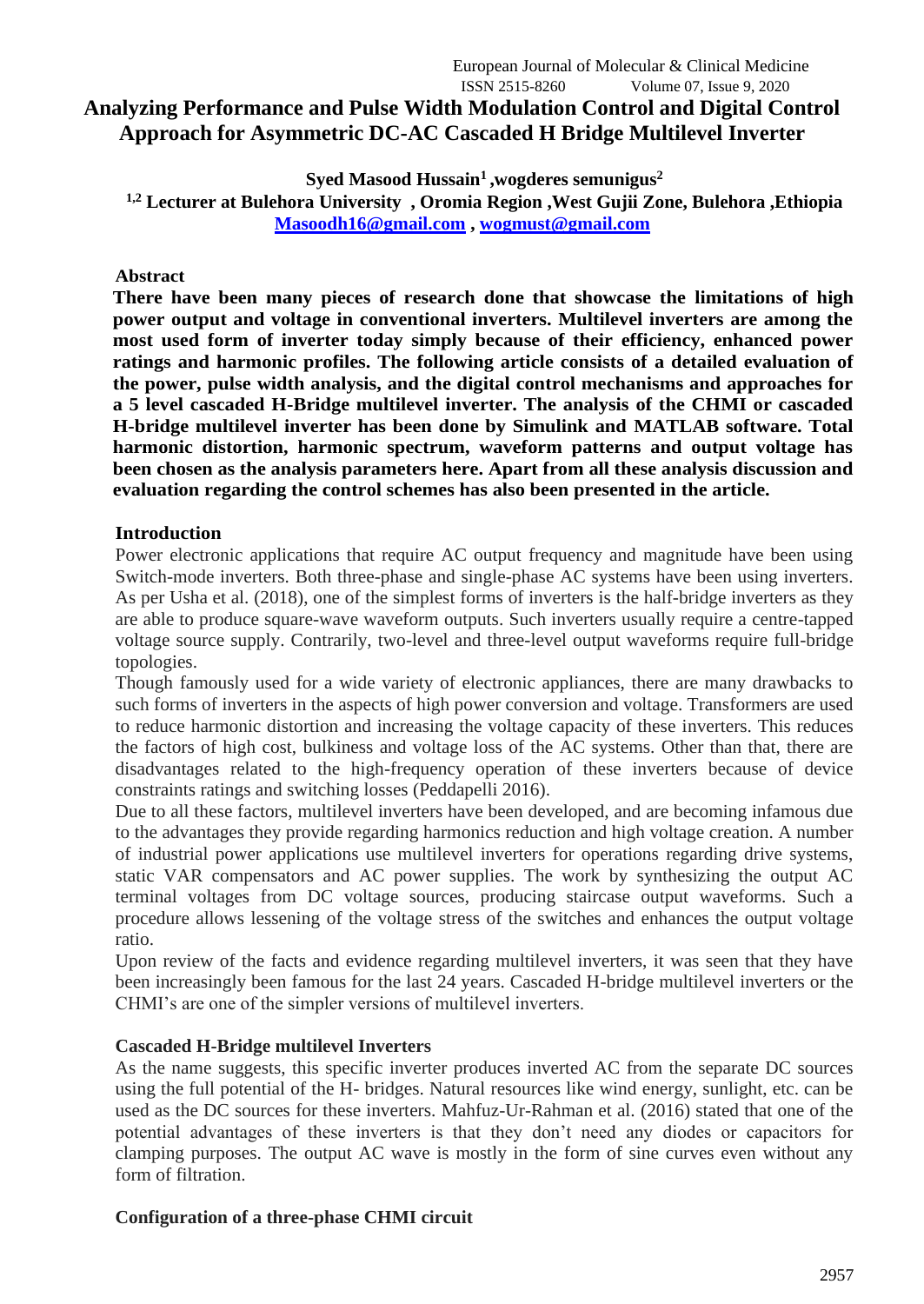The configuration of a three-phase CHMI circuit system is nothing but a connection between three single-phase CHMI circuits (Siddique and Sarwar 2016). The configuration can be either of wye form or delta form. The circuit system requires eight switches per phase and two H=bridge cells. It means that overall 24 power switches and 6 H-bridge cells are required for the complete configuration. It also translates to the generation of 12 pairs of gating signals for the inclusive switches within the configuration. For each of the H-bridge cells, the inclusive switches are constructed in such a way that one pair operates the reference frequency while the other, carrier frequency. Such a switching system translates to two low-frequency switches as well as two highfrequency switches.



Figure 1: Circuit configuration of a three-phase 5 level cascaded H-bridge inverter (Source: Akalya et al. 2017, p. 39)

In the figure provided above,  $V_{AN}$  is the summation of  $V_{a1}$ ,  $V_{a2}$  ...  $V_{a(S-1)}$  and  $V_{aS}$  and overall is the total voltage of phase A. Phase B and phase C also follows the same voltage distribution structure (Akalya et al. 2017). Now comes the line voltages. They can be computed using the formula mentioned below. For example, the line voltage between phase A and B is to be given a name then it will be named as V-AB. As per Shankar and Edward (2016), the computation formulae:

 $V_{AB} = V_{AN} - V_{BN}$ 

The abbreviations are described as per their meaning below:

 $V_{BN}$  is the phase B voltage,

VAN is the phase A voltage, and

VAB is the line voltage between both the phases

## **Pulse width modulation technique**

The method of the reduction of the average power delivered by an electric signal by dividing it into segmented parts can be described as a pulse-width modulation technique (Aly et al. 2017). The working procedure of the concerning technique is to use one modulation per phase along with several carrier signals. The bands that are occupied are always contiguous and the triangular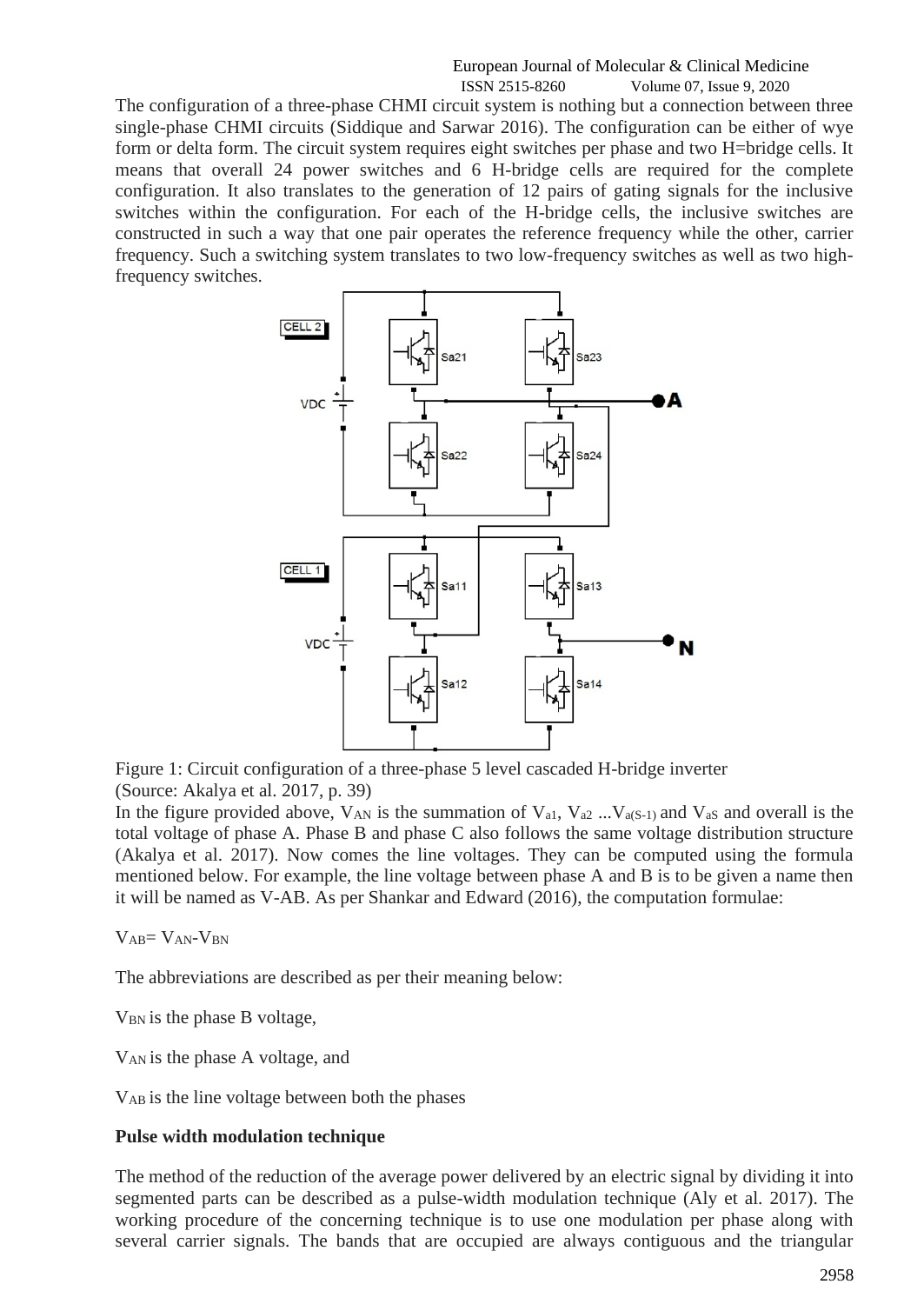carriers of the respective inverter's amplitude and frequency are always disposed of. The signal produced by the modulation is often of a sine curve, or sinusoidal and reflects both the aspects of amplitude and frequency. During the modulation process, the signal produced is compared with the carrier signal at every instant. According to Moeini and Wang (2017), the core device remains off when there is no action in the comparison switches and is tuned on while the reference signal becomes higher than the assigned triangular carrier. The figure provided below showcased the pulse width modulation for a three-phase multilevel (5) cascaded H-bridge Inverter.



Figure 2: PWM waveform for a three-phase multilevel (5) cascaded H-bridge Inverter.

(Source: Moeini and Wang 2017, p. 7579)

The pulse width modulation technique or method is inclusive of three main parameters, one of which is referred to as frequency modulation index or  $m_f$ , which can be derived by:

## $m_f = f_c/f_m$

The other parameter is inverter resistive load; which is usually described as:

 $m_a = A_m/N'$  Ac

The final parameter can be described as the displacement angle between the initial positive triangular carrier signals and the resulting modulating signal. During the pulse width modulation analysis process of this respective three-phase 5-level cascaded H-bridge inverter, the angle of displacement was found to be zero.

For the formulation of any PWM strategy, harmonic frequency or (*mx+py)* calculation evaluation is also of utmost importance. The mathematical formulas that assist in calculating the sinusoidal harmonic component of the time varying switched waveforms are expressed below:

$$
v(t) = \frac{a_0}{2} + \sum_{p=1}^{\infty} \{a_{0p} \cos py + b_{0p} \sin py\}
$$
 (Baseband and fundamental harmonics)  
+ 
$$
\sum_{m=1}^{\infty} \{a_{m0} \cos(mx + py) + b_{mp} \sin(mx + py)\}
$$
 (Equation for calculating carrier harmonics)

 $+\sum_{m=1}^{\infty}\sum_{p=-\infty}^{\infty}\left\{a_{mp}\cos(mx+py)+b_{mp}\sin(mx+py)\right\}$ (Where  $p \neq 0$ ) (Equation for formulating carrier sideband harmonics)

# **Digital control approach of CHMI power width modulation**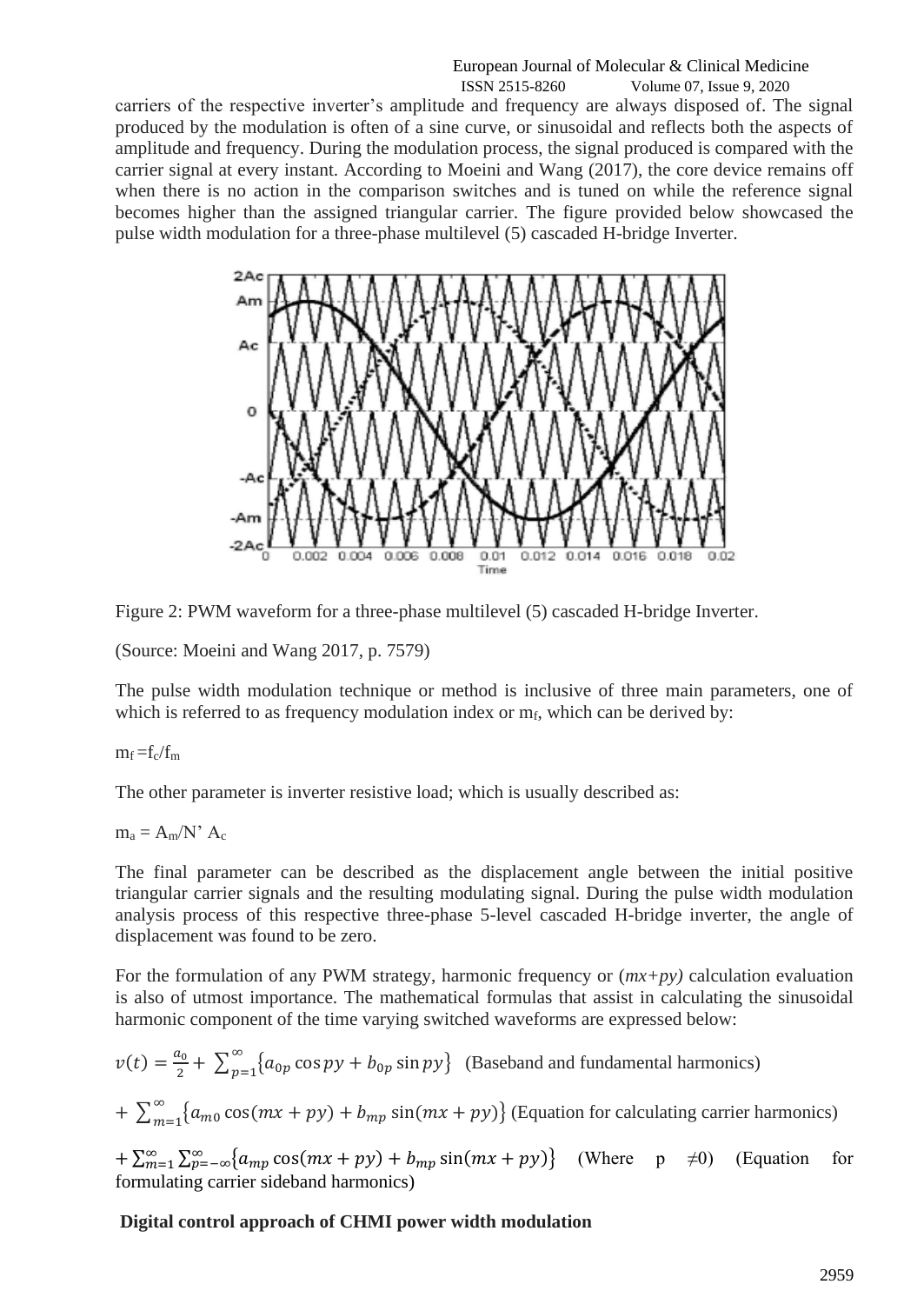Conventionally, there are three forms of techniques for formulating the power width modulation graph of a cascaded H- bridge multilevel inverter. As per Busarello et al. (2019), these techniques are known as PS or Phase Shifted technique, CD or Carrier Disposition technique and H or hybrid technique respectively. Usually, the carrier distribution method is the most popular form of power width modulation as the sampling of the reference waveforms is done by the contiguous increments of the reference waveform amplitudes and carrier waveform displacements. The phaseshifted method, on the other hand, uses the phase shifts of all the relevant carriers. The hybrid method, as the name suggests is the combination of both of these techniques. CD method popularly used for providing various schemes related to the same aspect. These schemes are respectively known as POD or Phase Opposition Disposition, APOD or Alternative Phase Opposition Disposition and lastly PD or Phase Disposition (Venkataramanaiah et al. 2017).

The power width distribution figure provided above also consists of zero phase reference value and POD scheme carrier signals. The displacement of the waveforms is noted to be 180° above the zero phase values, whereas the alternative phase opposition disposition scheme requires an alternate displacement of about 180° from its respective adjacent carriers. The analysis figures listed in this article has been produced using all the mentioned carrier disposition technique schemes, but the PD scheme analysis was given a bit more emphasis.

All the forms of power width modulation and simulation have been done using MATLAB/Simulink. They decided parameters for the formation of the simulations have been provided in the table below.

| <b>Parameter</b>             | <b>Value</b> |
|------------------------------|--------------|
| <b>Fundamental Frequency</b> | 50 Hz        |
| Resistance                   | $100\Omega$  |
| Inductance                   | 318.5mH      |
| Carrier frequency            | 5.2 kHz      |
| <b>Modulation Index</b>      |              |
| DC Bus Voltage               |              |

The detected polarity of the sine waves of the power width modulation figures was found out to be unipolar in nature. The logic circuit and the comparator generate negative levels of voltage if the polarity of the sine waves is found out to be negative while contrarily, it generates a positive voltage when the logic circuit levels are positive. According to Kumar and Pal (2019), the ratio between the  $KA<sub>C</sub>$  and the instantaneous reference wave values determine the final output voltage level value. It is further regulated by adjusting the value of M. The value of M is further adjusted by controlling the PI or the proportional plus integrals of the controller. This enables the controller to process any potential errors in the actual output voltage and the desired output voltage measures.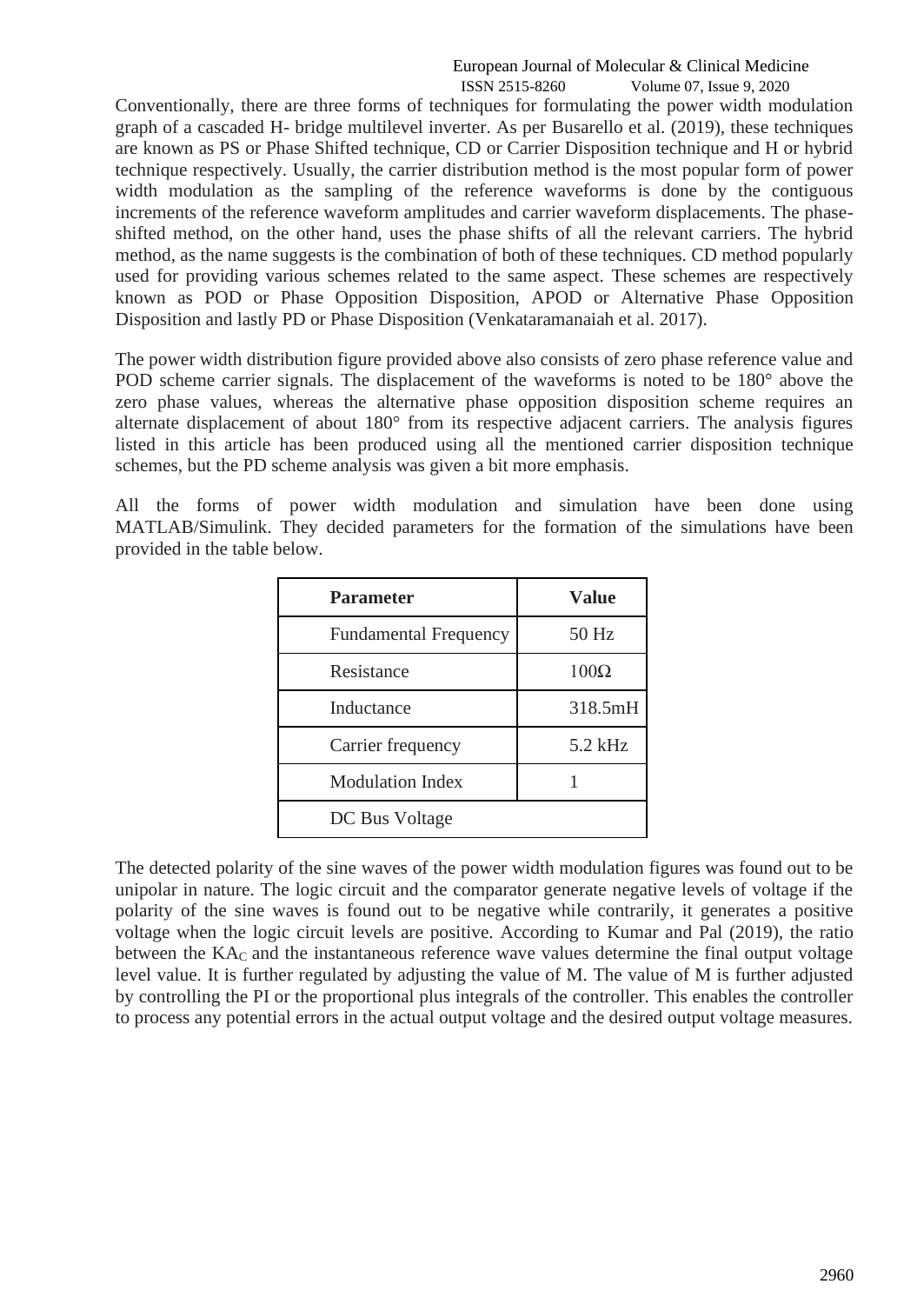

(Source: self-created by author)

The above figure showcases the carrier arrangement of the three-phase 5-level cascaded H-bridge inverter according to the parameters set in the MATLAB/Simulink software.

Figures have been provided below for showcasing the phase voltage, line voltage and load current waveforms output of three-phase 5-level cascaded H-bridge inverter that has been formulated through MATLAB Simulink Software.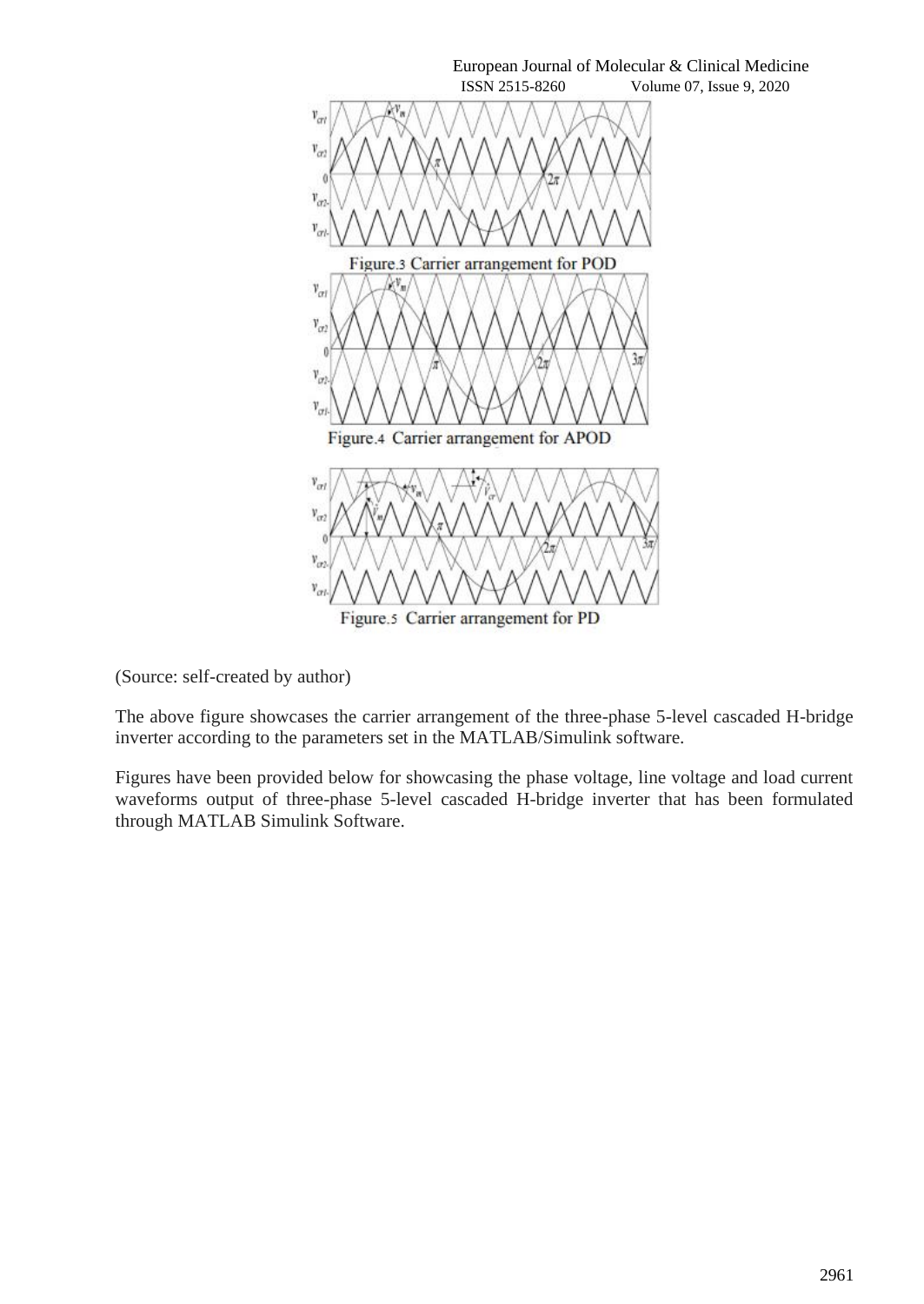European Journal of Molecular & Clinical Medicine



Figure 6: MATLAB Simulink graph for three-phase 5-level cascaded H-bridge inverter phase voltage output.



(Source: self-created by author)

Figure 7: MATLAB Simulink graph for three-phase 5-level cascaded H-bridge inverter line voltage output.

(Source: self-created by author)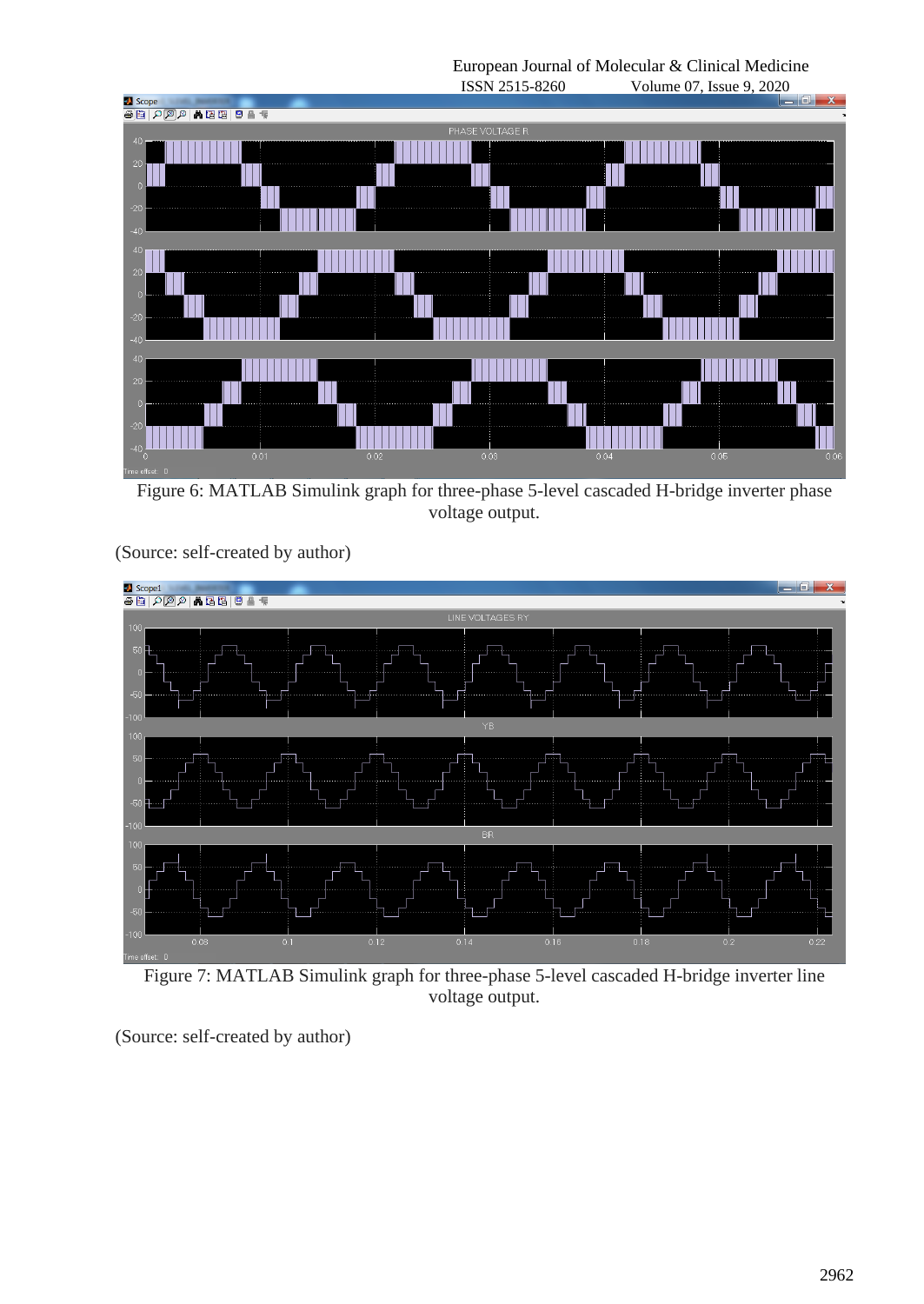European Journal of Molecular & Clinical Medicine



Figure 8: MATLAB Simulink graph for three-phase 5-level cascaded H-bridge inverter load current output.

(Source: self-created by author)

## **Inverter efficiency and power loss**

One of the most important aspects of multilevel inverters is the cooling system designation and the cost estimation index. These aspects can also be related to the aspect of power loss of the inverter. Usually, multilevel inverters showcase two forms of semiconductor losses. The loss in conduction is usually experienced due to the drop in the voltage during the process of current conduction by the semiconductors. On the other hand, another form of loss, known as the switching loss is also experienced when the switching frequency gets fluctuated during the process of current commutation. As per Dhanamjayulu and Meikandasivam (2017), there are also other forms of losses experienced, namely, off-state losses and snubbers, but such losses occur on a very minute scale and hence are disregarded.

The figures provided below showcase the different forms of power losses experienced during the analysis process of the three-phase 5- level cascaded H-bridge asymmetrical inverter.





(Source: Dhanamjayulu and Meikandasivam 2017, p. 739)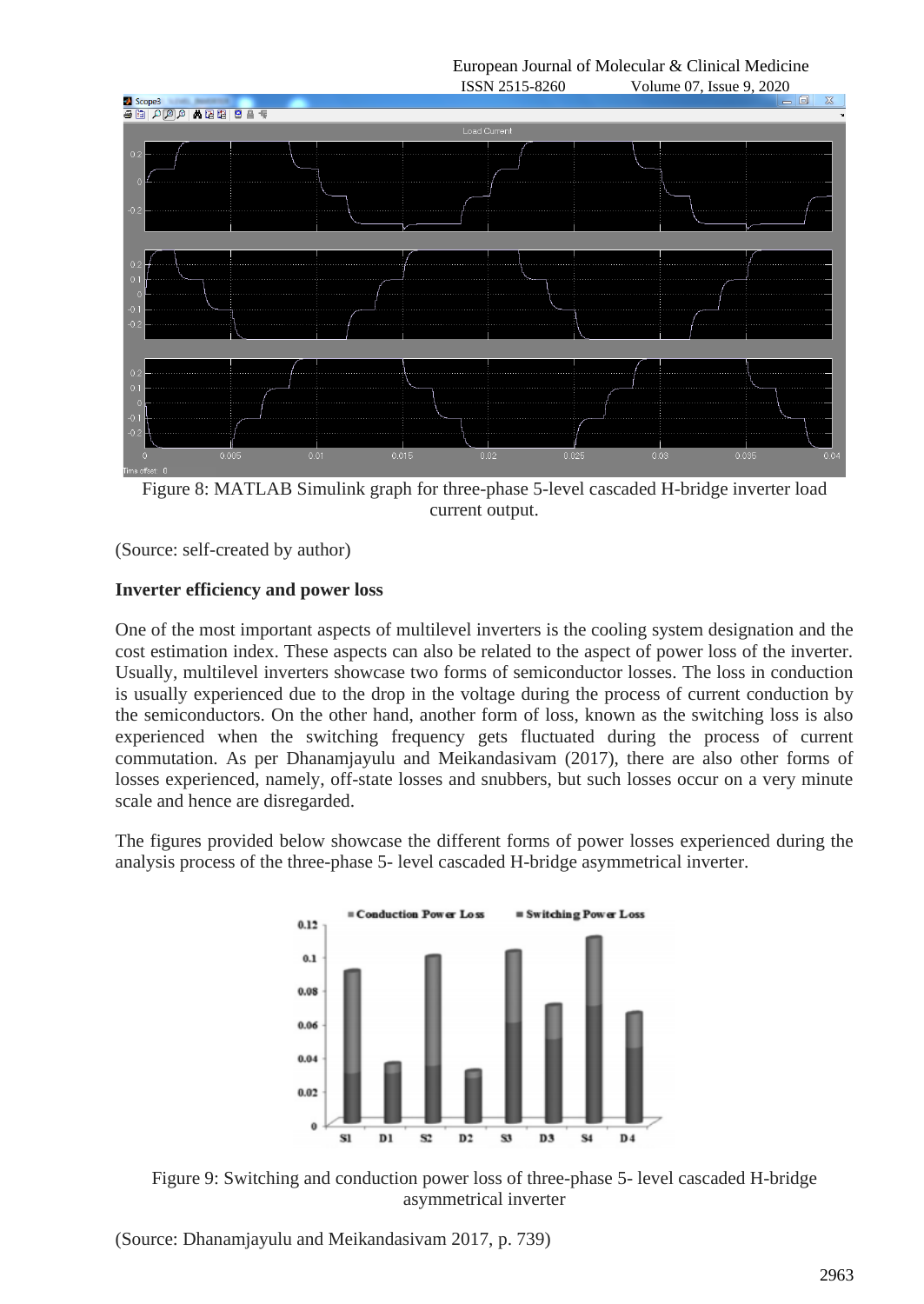

Figure 10: Power factor- efficiency ratio of three-phase 5- level cascaded H-bridge asymmetrical inverter

(Source: self-created by author)



Figure 11: Switching Frequency-efficiency ratio of three-phase 5- level cascaded H-bridge asymmetrical inverter.

(Source: self-created by author)

#### **Total harmonic Distortion**

As per Jayabalan et al. (2017), one of the major aspects for voltage output comparison for any form of inverters is to measure the total harmonic distortion or the THD of the respective inverter model. Usually, the waveforms or curves incurred from the simulations showcase sinusoidal curves which are smooth and even. When any form of distortion occurs in the circuits, these smooth curves tend to be jagged lines, which can translate to various forms of efficiency issues. Usually, the aim for any form of electronic equipment and current suppliers is to lower the distortion ratios as much as possible (Busarello et al. 2017). The THD Graph of the three-phase 5 level cascaded H-bridge asymmetrical inverter has been provided below.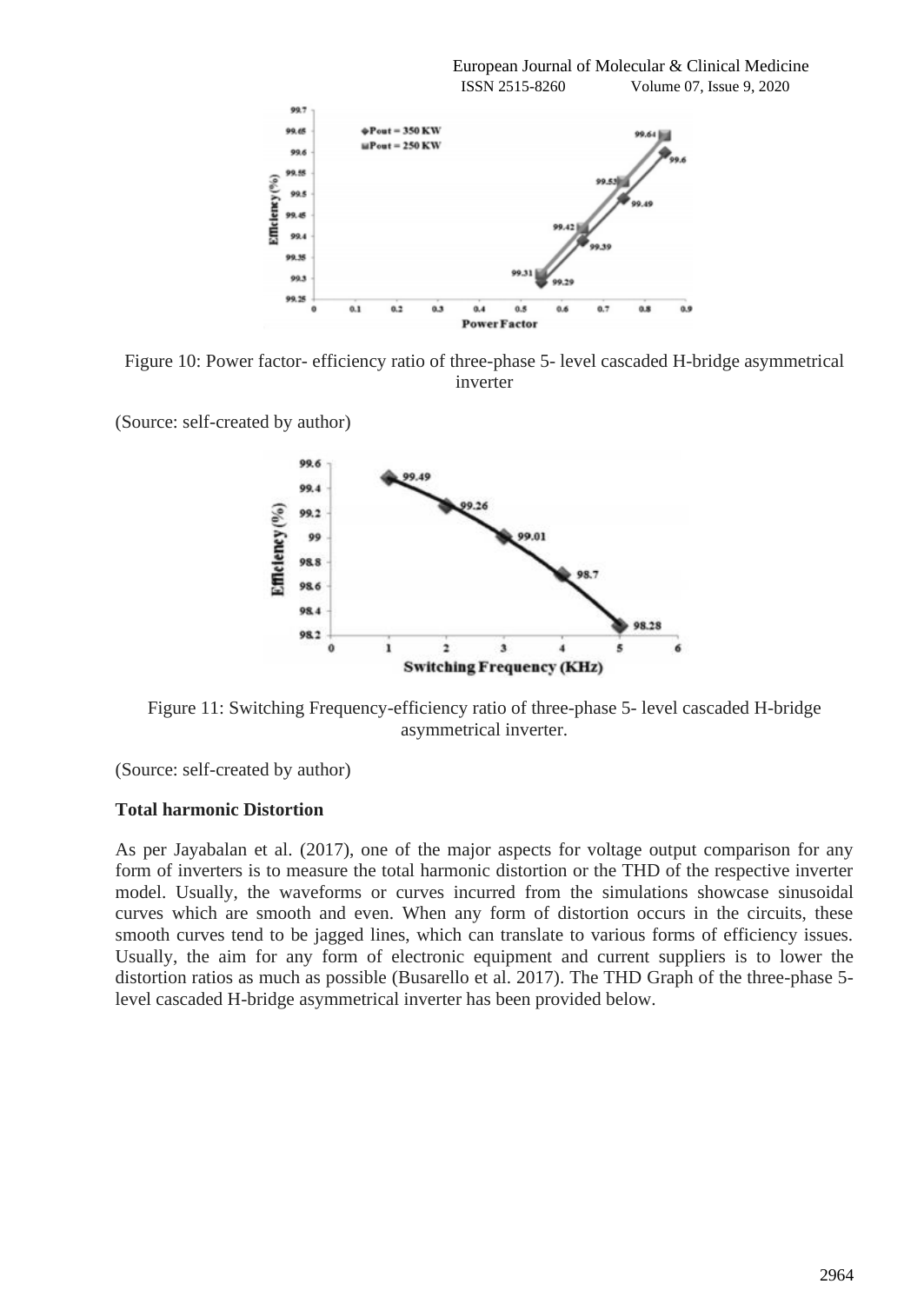

Figure 12: MATLAB Simulink formulated THD Graph for the three-phase 5- level cascaded Hbridge asymmetrical inverter.

(Source: self-created by author)

According to Kumar et al. (2019), during the analysis procedure that was conducted with the threephase 5- level cascaded H-bridge asymmetrical inverter, it was found out that there was no additional benefit or reduction in the THD levels of the concerning inverter from those of the conventional multilevel inverters. But, the THD line voltage becomes the lowest when the high modulation strategy is introduced in the PD modulation strategy.

## **Conclusion**

According to the analysis done regarding the three-phase 5- level cascaded H-bridge asymmetrical inverter, it was seen that phase voltage synthesization is lower when it is compared to line voltage. Hence such a factor aids in heightening of the sinusoidal curves of the waveforms. Moreover, there is no need for any form of the output filter, as the spectral performance of the line voltage is higher.

This respective article has helped in providing a new insight towards the asymmetrical variations of multilevel inverter and also helped in the establishment and the discussion of various factors and parameters related to multilevel inverters. A description regarding the advantages, disadvantages and application of cascaded H-bridge multilevel inverters has also been provided so that an idea can be established regarding the real life implementation and requirement of multilevel inverters.

# **References**

Akalya, G., Aswini, K., Nandhini, K., Nandhini, S.R., Rajkumar, M.V. and Rajeshkumar, B., 2017. Modelling and Analysis of Multilevel Inverter for Photovoltaic System. *International Journal of Advanced Research Methodology in Engineering & Technology (IJARMET)*, *1*(3), pp.36-43.

Aly, M., Ahmed, E.M. and Shoyama, M., 2017. Thermal stresses relief carrier-based PWM strategy for single-phase multilevel inverters. *IEEE Transactions on Power Electronics*, *32*(12), pp.9376-9388.

Busarello, T.D.C., Mortezaei, A., Paredes, H.K.M., Al-Durra, A., Pomilio, J.A. and Simoes, M.G., 2017. Simplified small-signal model for output voltage control of asymmetric cascaded H-bridge multilevel inverter. *IEEE Transactions on Power Electronics*, *33*(4), pp.3509-3519.